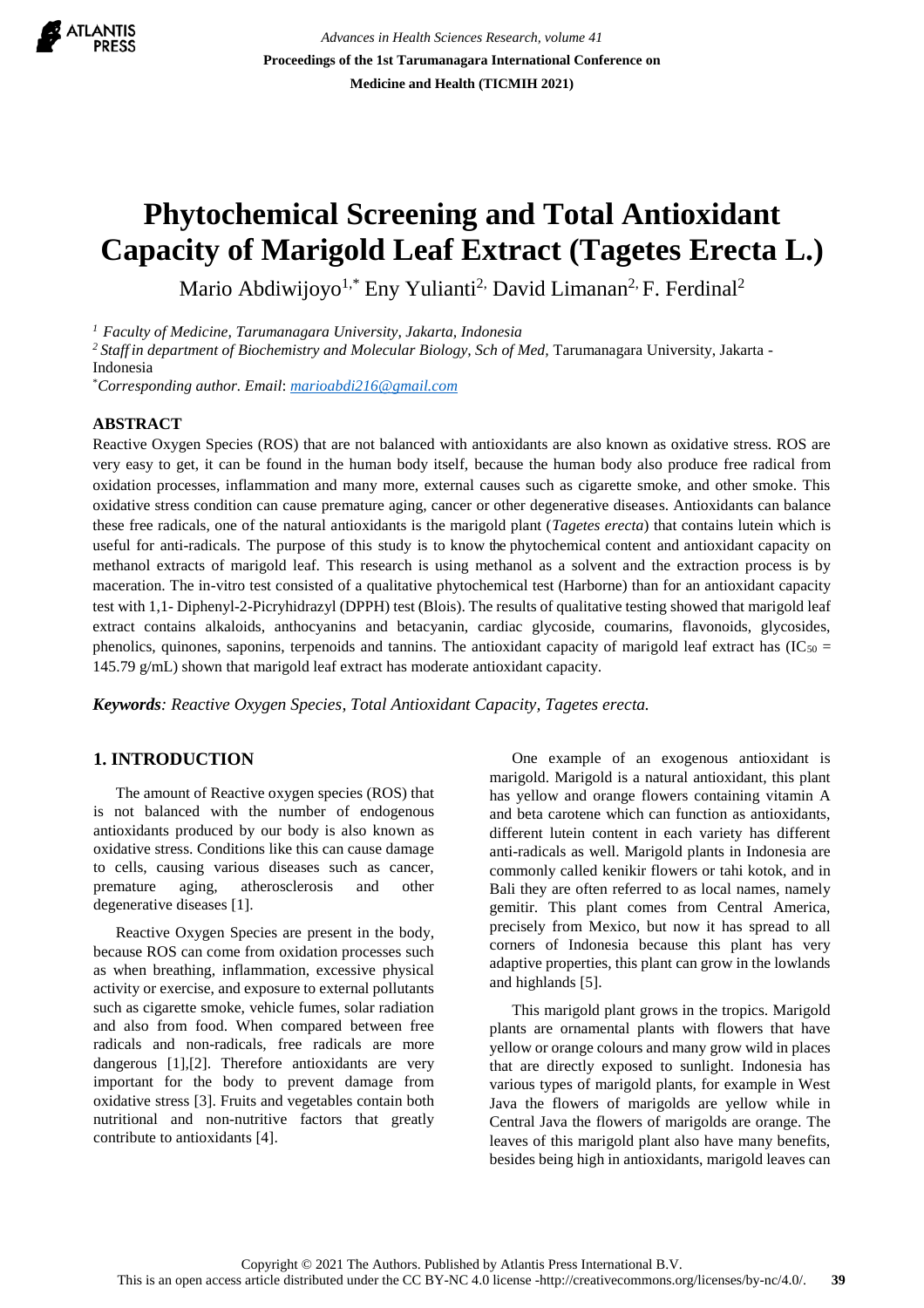also be used as antimalarials. Because marigold leaves have a pungent odor that can repel mosquitoes [6].

The aim of this research is that the antioxidant ability of marigold leaves can be used to prevent free radicals from being formed and reduce the risk of several diseases due to oxidative stress such as heart disease, neurodegenerative disease, premature aging and cancer.

## **2. METHOD**

This in-vitro experimental research consisted of phytochemical tests based on the book by Harborne [7] and for total antioxidant capacity with DPPH using Blois [8] method. The research was conducted at the Laboratory of Biochemistry and Molecular Biology, Faculty of Medicine, Tarumanagara University from January to May 2021.

The marigold leaf extract was made by drying at room temperature without direct sunlight, and waiting for a week for the plants to dry. ensure that the leaves are not affected by pests and there is no oxidation. then the sample was cut into fine pieces to form simplicia. then maceration process in using methanol liquid in a maceration tube that has been coated with cotton and the outside is wrapped with aluminum foil and this process is stirred every morning and evening. then evaporated with a rotary evaporator to obtain marigold leaf extract in the form of a paste.

Phytochemical examination used several methods or reagents. As in alkaloids using Mayer and Wagner reagents, NaOH for anthocyanins and betacyanin, Keller - Kiliani method for determining cardio glycosides, Ammonia for coumarins, Alkaline reagents for flavonoids, Borntrager for glycosides, Folin Ciocalteau for phenolics, H2SO4 for quinones, Foam for saponins, Liebermann Burchard for steroids, Salkowski's for terpenoids and Ferric Chloride for Tannin.

For the total antioxidant capacity, first, make stock of marigold leaf extract as much as 1mg/mL, then dilution was carried out to obtain concentrations of 100 µg/mL, 200 µg/mL, 300 µg/mL, 400 µg/mL, 500 µg/mL. and to compare using vitamin C with concentrations of 2 µg/mL, 4 µg/mL, 6 µg/mL, 8 µg/mL, 10 µg/mL. Each of the concentrations will be taken 0.5 mL mixed with 3.5 mL of DPPH. then wait for 30 minutes in a dark place at room temperature. Finally read by spectrophotometry Genesys 30 visible and read the absorbance at the optimal wavelength. Then after obtaining control absorbance and test absorbance, the percent inhibition could be calculated using the formula:

$$
\% inhibition = \frac{\text{Control Abs.} - \text{Test Abs.}}{\text{Control Abs.}} \times 100\% \quad (1)
$$

Data processing was using the GraphPad Prism v.9.0 statistical program software. The results are expressed in the average value and displayed in the form of a graph.

## **3. RESULT**

In this study, the percentage of dry yield was 18.31% with the calculation:

$$
\frac{\%\text{Yield}}{\text{Simplicia Weight}} \times 100\% \tag{1}
$$

$$
=\frac{13 \text{ gram}}{71 \text{ gram}} \times 100\%
$$
 (2)

## *3.1. Phytochemical Screening*

The results of phytochemical screening on marigold leaf extract were positive for alkaloids, anthocyanins, betacyanin, cardio glycosides, coumarins, flavonoids, glycosides, phenolics, quinones, saponins, steroids, terpenoids and tannins (Table 1).

#### **Table 1.** Phytochemical Content

| Phytochemical                  | Result | Method/reagen              |  |
|--------------------------------|--------|----------------------------|--|
| Alkaloid                       | $+$    | Mayer, Wagner              |  |
| Anthocyanins and<br>betacyanin | $^{+}$ | <b>NaOH</b>                |  |
| Cardio glycoside               | $^{+}$ | Keller - Kiliani           |  |
| Coumarins                      | $^{+}$ | Ammonia (NH <sub>3</sub> ) |  |
| Flavonoid                      | $^{+}$ | Alkaline reagent           |  |
| Glycosides                     | $+$    | Borntrager                 |  |
| Phenolic                       | $+$    | Folin Ciocalteau           |  |
| Quinone                        | $^{+}$ | <b>H2SO4</b>               |  |
| Saponin                        | $^{+}$ | Foam                       |  |
| Steroid                        | $^{+}$ | Liebermann Burchard        |  |
| Terpenoids                     | $+$    | Salkowski's                |  |
| Tannin                         | $+$    | Ferric Chloride            |  |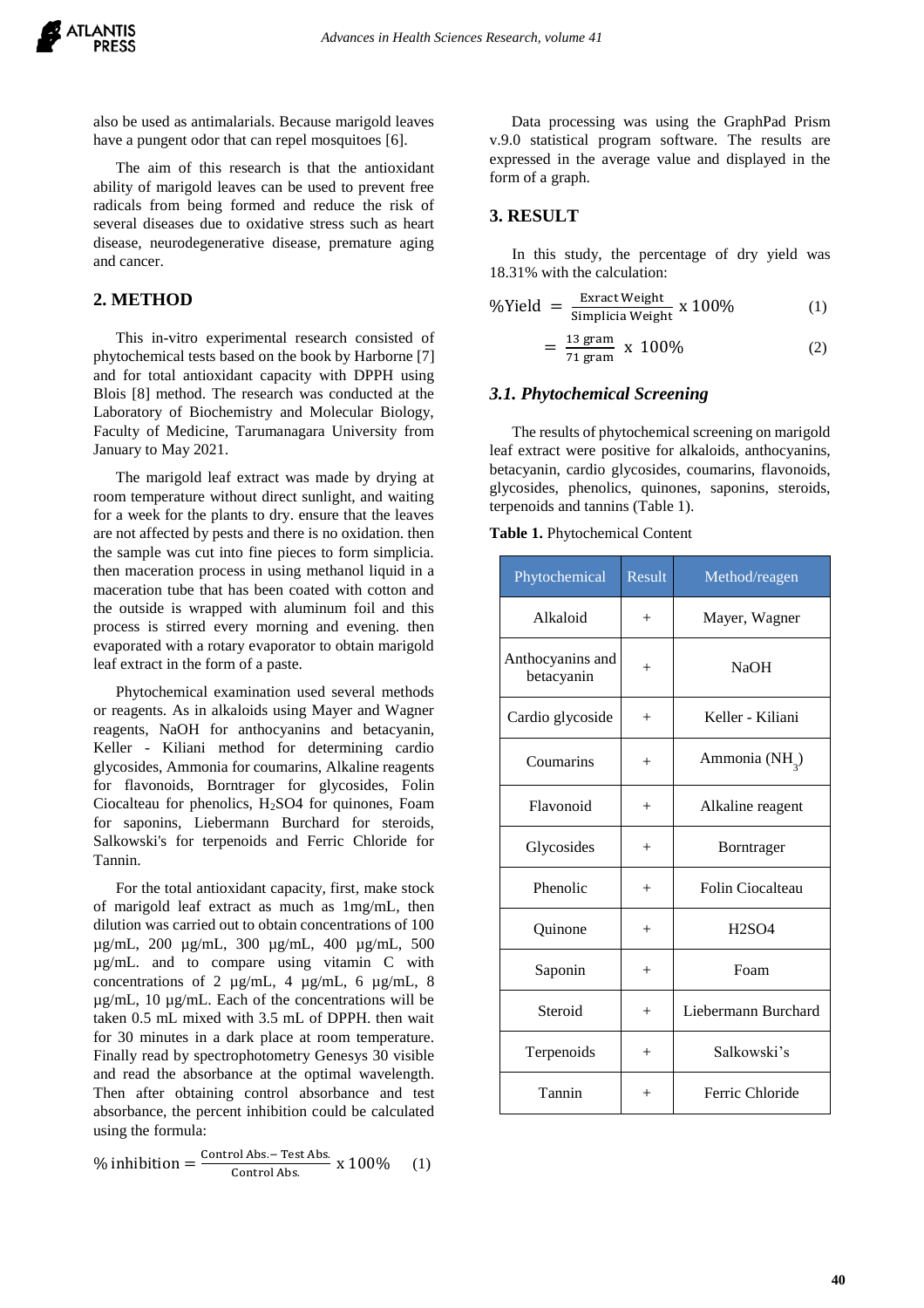#### *3.2. Total Capacity Antioxidant*

The optimal absorption wavelength is 516nm and the test absorbance of marigold leaf extract obtained by UV-Vis spectrophotometry is 0.588.

For each different concentration of marigold leaf extract, the absorbance value and percent inhibition were searched using spectrophotometry where the Xaxis was the concentration of the marigold leaf extract and the Y axis was the percent inhibition. Next, the DPPH test linear equation curve was made to find the  $IC_{50}$  value (Figure 1). In this study, it was found that Y  $= 0.07448X + 39.14$  and the value of  $R^2 = 0.9687$ . The calculation results obtained that the  $IC_{50}$  of marigold leaf extract was 145,799µg/mL (Table 2).

**Table 2.** Concentration, Percent Inhibition and IC<sub>50</sub> of marigold leaf extract

| Concentration | <b>Percent Inhibition</b><br>$(\frac{9}{6})$ | $IC_{50}$<br>$(\mu g/mL)$ |
|---------------|----------------------------------------------|---------------------------|
| 100           | 45.74                                        |                           |
| 200           | 54.74                                        |                           |
| 300           | 65.47                                        | 145.79                    |
| 400           | 69.38                                        |                           |
| 500           | 75.00                                        |                           |



**Figure 1.** Curve of Total Antioxidant Capacity Test of Extract Marigold Leaf

### **3.3. Total Antioxidant Test of Vitamin C**

Measurement of absorbance of each concentration of vitamin c and percent of inhibition using spectrophotometry Genesys 30 visible. From these measurements, a standard linear equation curve for vitamin c was made (Figure 2). In this study, the linear line equation Y =  $6.934X + 12.52$  and R<sup>2</sup> = 0.9988 with the X axis is the concentration of vitamin C and the Yaxis is the percent inhibition. Then from these results, the  $IC_{50}$  standard of vitamin C was 5.40 g/mL (Table 3).

**Table 3.** Concentration, Percent Inhibition and  $IC_{50}$  of vitamin C

| Concentration | <b>Percent Inhibition</b><br>$(\% )$ | $IC_{50}$<br>$(\mu g/mL)$ |
|---------------|--------------------------------------|---------------------------|
| 2             | 26.85                                |                           |
|               | 39.11                                |                           |
| 6             | 54.97                                | 5.40                      |
|               | 67.87                                |                           |
| 10            | 81.81                                |                           |



**Figure 2.** Curve of Total Antioxidant Capacity Test of Vitamin C

### **4. DISCUSSION**

#### *4.1. Phytochemical Test*

The results of the quantitative phytochemical screening test on marigold leaf extract showed that marigold leaves contained alkaloids, anthocyanins, betacyanin, cardio glycosides, coumarins, flavonoids, glycosides, phenolics, quinones, saponins, steroids, terpenoids and tannins. From the research conducted by Marini et al [9], marigold leaves contain alkaloids, flavonoids, saponins, and tannins. According to Devika [10] research, it was found that marigold leaves contain cardio glycosides, phenolics and coumarins. Furthermore, marigold leaves contain glycosides and terpenoids [11],[12].

The purpose of the researchers conducting research on anthocyanins is because anthocyanins can function to prevent atherosclerosis by inhibiting the atherogenesis process and also preventing the process of blood clots [13], while for betacyanin because betacyanin contains antiradical effects and high antioxidant activity [14]. The purpose of researchers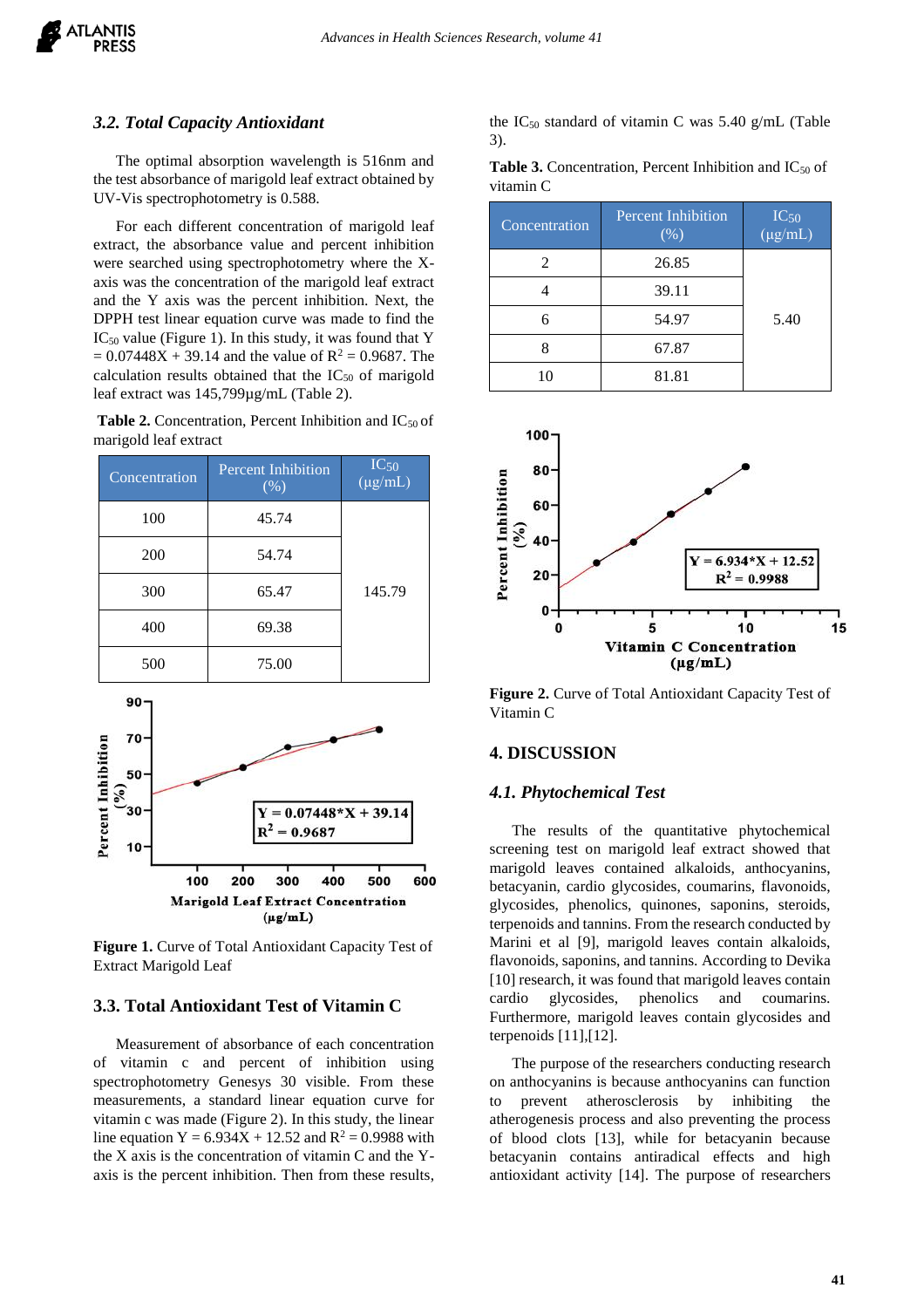doing research on quinones is because quinones can help prevent heart disease and osteoporosis [15]. The purpose of researchers doing research on alkaloid is because alkaloid compounds have long been known, and have also been used as drugs that have a lot of potential, for example, the name of the drug derived from alkaloids is atropine which has an anticholinergic effect, there is also scopolamine which has an antiemetic effect and many others have various effects such as antidepressants, antimalarial, antibacterial, antipyretic, analgesic, anti-inflammatory as for antidiabetic, antihypertensive and anticancer [16]. The purpose of researchers doing research on coumarin is because Coumarin itself can be used as an anticoagulant, anti-plasmodial and can also be used as an anticancer [17]. The purpose of researchers doing research on flavonoids is because the main antioxidants in food are flavonoids, which are known to prevent cardiovascular disease by reducing the oxidation of low-density lipoproteins. The purpose of researchers doing research on phenolics is because phenolic compounds have fascinated scientists internationally for their peculiar activities, such as anti-inflammatory, antioxidant power, and anti-carcinogenic properties [18]. The purpose of researchers doing research on steroids is because steroids have a similar effect to others such as anti-inflammatory, anticancer but for steroids it has a cardioprotective effect [19]. The purpose of researchers doing research on terpenoids is because terpenoids also have the same effect and have advantages such as anti-mutagenic, anti-cholinesterase, anti-tyrosinase and anti-diabetic properties [20]. The purpose of researchers doing research on cardiac glycosides is because cardiac glycosides are well known and have been used as drugs such as digitoxin, digoxin, ouabain, oleandrin which have long been used for the treatment of heart disease. In addition, cardiac glycosides are also used for heart tonics, diuretics and antiemetics [21]. Then purpose of researchers doing research on saponin is because saponins have long been known and used as natural detergents. However, saponins also have biological activity which can be used for anti-inflammatory and immune-stimulating remedies [22].

Actually the rest such as tannins and others also have the same effect as for example antimicrobial, anticancer and others.

## *4.2. Total Capacity Antioxidant Test*

This study used marigold leaf extract and ascorbic acid as a standard used to measure antioxidant capacity using the DPPH method. In this study, the  $\mathbb{R}^2$  for ascorbic acid was 0.9988 and for marigold leaf extract was 0.9687, so from the linear regression equation, the results from the  $IC_{50}$  standard of ascorbic acid were 5.4 µg/mL. and for marigold leaf extract was 145,799

 $\mu$ g/mL. Based on the classification, IC<sub>50</sub> 250-500 µg/mL is classified as weakly active,  $101 - 250$  µg/mL is moderately active,  $50 - 101 \mu g/mL$  is strong active and for IC50 less than 50  $\left(\frac{50 \text{ µg}}{m} \right)$  is very active. For marigold leaf extract, it was found that 145,799 µg/mL can be classified to the moderately active group, when compared with ascorbic acid, it can be said that marigold leaf extract lost, but we will look back, ascorbic acid only contains antioxidants and if you consume excess ascorbic acid or vitamin C it can cause stomach irritation. and when compared, marigold leaf extract has other advantages besides only containing antioxidants, it can be used as antimalarial, antiinflammatory, antiviral, antibacterial and can also be used as a cancer treatment.

Based on research conducted by Yulia et al [23] on marigold flower extract, it was found for antioxidant levels to have an  $IC_{50}$  of 181.09  $\mu$ g/mL and  $IC_{50}$  for ascorbic acid is 30.30 µg/mL, But here it can be seen that the  $IC_{50}$  obtained by Yulia et al is slightly different in number from that obtained in the current study, this can be due to the difference in the location of the plant growth used which is also related to the temperature at which Yulia uses marigolds taken from Bukittinggi with an average temperature The average is 25ºC while in this study the plants were taken in the Jakarta area which has an average temperature of 32ºC. In the research conducted by Yulia also using a different solvent where Yulia used N-hexane while in this research used methanol, this is also can be one of the factor that can affect the  $IC_{50}$  levels that can be obtained. However, although the results obtained are slightly different from those obtained, the results still show that the  $IC_{50}$  content of ascorbic acid is higher than that of marigold plants.

But based on research conducted by Kaur et al [24] on marigold plant extracts which are also in accordance with my research which can be used as antiviral, antibacterial, anti-inflammatory and can be used as cancer treatment.

### **5. CONCLUSION**

Based on the discussion and results of the research entitled "Phytochemical Screening, Antioxidant Capacity Test and Toxicity Test of Marigold Leaf Extract, "*Tagetes erecta* L.", the following conclusions can be drawn:

- 1. There are alkaloids, anthocyanins, betacyanin, cardio glycoside, coumarins, flavonoids, glycosides, phenolics, saponins, steroids, terpenoids, and tannins in marigold leaf extract.
- 2. The total antioxidant capacity of marigold leaf extract using the DPPH method obtained  $IC_{50}$  of 145,799 g/mL, including the category of moderate total antioxidant capacity.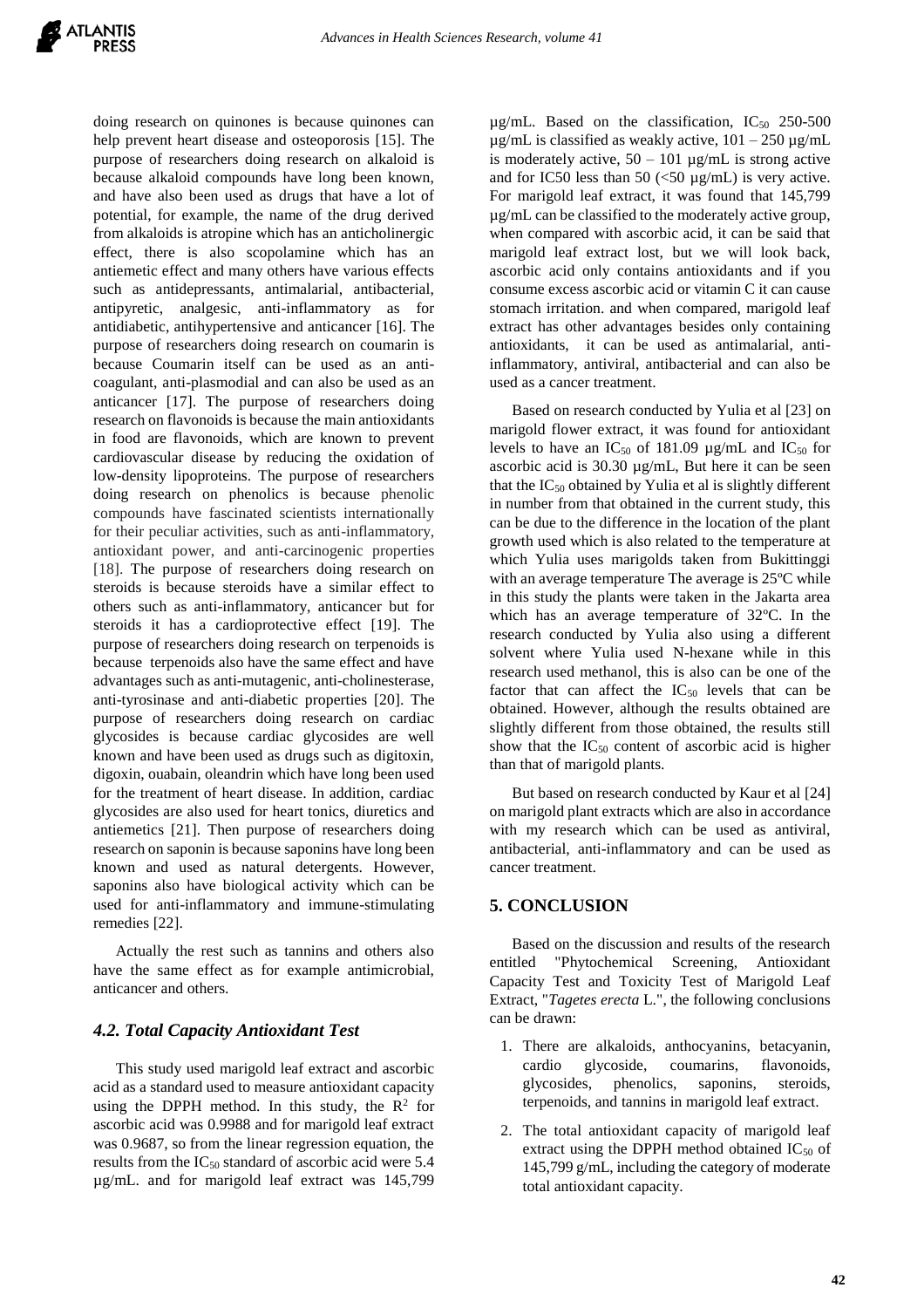

#### **AUTHORS' CONTRIBUTIONS**

The author contributed equally to all aspects of the article.

## **CONFLICT OF INTEREST**

The author declare that there is no conflict of interest.

### **REFERENCES**

- [1] M.O. Parwata, Bahan Ajar Antioksidan. Bukit Jimbaran: Kimia Terapan Pascasarjana Universitas Udayana, 2016.
- [2] S. Di Meo and P. Venditti, "Evolution of the knowledge of free radicals and other oxidants," Oxidative Medicine and Cellular Longevity, vol. 2020, pp. 1–32, 2020.
- [3] R.F. Araujo, D.B. Martins, M.A Borba, Oxidative Stress and Disease. In: A Master Regulator of Oxidative Stress - The Transcription Factor Nrf2, Intechopen, 2016, pp. 185-199.
- [4] A. I. Jideani, H. Silungwe, T. Takalani, A. O. Omolola, H. O. Udeh, and T. A. Anyasi, "Antioxidant-rich natural fruit and vegetable products and human health," International Journal of Food Properties, vol. 24, no. 1, pp. 41–67, 2021.
- [5] J. A. Beti, Marigold (Tagetes Erecta L.) Tanaman Hias Potensial Multiguna, Prosiding Seminar Nasional Pertanian Peternakan terpadu Ke-3, pp. 592–602, 2020.
- [6] P. Gupta and N. Vasudeva, Marigold A Potential Ornamental Plant Drug, Hamdard Medicus, Vol.55, no. 1, pp. 45-59, 2012.
- [7] J. Harborne, Textbook of Phytochemical Methods. A Guide to Modern Techniques of Plant Analysis. Chapman and Hall, 1998.
- [8] M. S. Blois, Antioxidant determinations by the use of a stable free radical, Nature, vol. 181, no. 4617, pp. 1199–1200, 1958.
- [9] Marini, V. Mahdalena, R.H. Komariah H. Sitorus, Potensi Daya Tolak Ekstrak Daun Marigold (Tagetes erecta L.) terhadap Nyamuk Aedes aegypti, Vol. 14, No. 1, pp. 53-62, 2014.
- [10] R. Devika And J. Koilpillai, Phytochemical Screening Studies Of Bioactive Compounds Of Tagetes Erecta, Int J Pharm Bio Sci, Vol. 3, No. 4, Pp. 596–602, 2012,
- [11] S.S. Thorat and P.J. Shirote, Isolation, Phytochemical Screening and Pharmacological

Evaluation of Tagetes erecta Leaves Extract, Int. Res. J. Pharm. Med. Sci., vol. 2, no. 3, pp. 57–59, 2019.

- [12] S. Ali, K. Ali, Z. Hussain, K.M. Saleem, Phytochemical screening and antimicrobial activity of selected medicinal plant species, Pure Appl. Biol, vol. 6, no. 2, pp. 418–425, 2017,
- [13] L.N. Samber, H. Semangun, B. Prasetyo, U. Kristen, And S. Wacana, Seminar Nasional X Pendidikan Biologi Fkip Uns Karakteristik Antosianin Sebagai Pewarna Alami. Salatiga, 2013.
- [14] S.M. Putri, Identifikasi Dan Uji Antioksidan Senyawa Betasianin Dari Ekstrak Buah Bit Merah (Beta Vulgaris L). Semarang: Universitas Negeri Semarang. 2016
- [15] N. El-Najjar, H. Gali-Muhtasib, R.A. Ketola, P. Vuorela, A. Urtti, and H. Vuorela, The chemical and biological activities of quinones: Overview and implications in analytical detection, Phytochem. Rev., vol. 10, no. 3, pp. 353–370, Apr. 2011.
- [16] B. Debnath, W. S. Singh, M. Das, S. Goswami, M. K. Singh, D. Maiti, and K. Manna, "Role of plant alkaloids on human health: A review of biological activities," Materials Today Chemistry, vol. 9, pp. 56–72, 2018.
- [17] P. K. Jain and H. Joshi, "Coumarin: Chemical and Pharmacological Profile," Journal of Applied Pharmaceutical Science, vol. 2, no. 06, pp. 236– 240, May 2012.
- [18] R. Meccariello and S. D'Angelo, "Impact of polyphenolic-food on longevity: An elixir of life. an overview," Antioxidants, vol. 10, no. 4, p. 507, 2021.
- [19] K. K. J. Senthil, V. M. Gokila, J.-L. Mau, C.-C. Lin, F.-H. Chu, C.-C. Wei, V. H.-C. Liao, And S.- Y. Wang, "A Steroid Like Phytochemical Antcin M Is An Anti-Aging Reagent That Eliminates Hyperglycemia-Accelerated Premature Senescence In Dermal Fibroblasts By Direct Activation Of Nrf2 And Sirt-1," Oncotarget, Vol. 7, No. 39, Pp. 62836–62861, 2016.
- [20] S. K. Malik, M. Ahmad, And F. Khan, "Qualtitative and Quantitative Estimation of Terpenoid Contents in Some Important Plants Of Punjab, Pakistan," *Pakistan Journal Of Science*, Vol. 69, No. 2, Pp. 150–154, Jun. 2017.
- [21] S. Patel, "Plant-derived cardiac glycosides: Role in heart ailments and cancer management," Biomedicine & Pharmacotherapy, vol. 84, pp. 1036–1041, 2016.